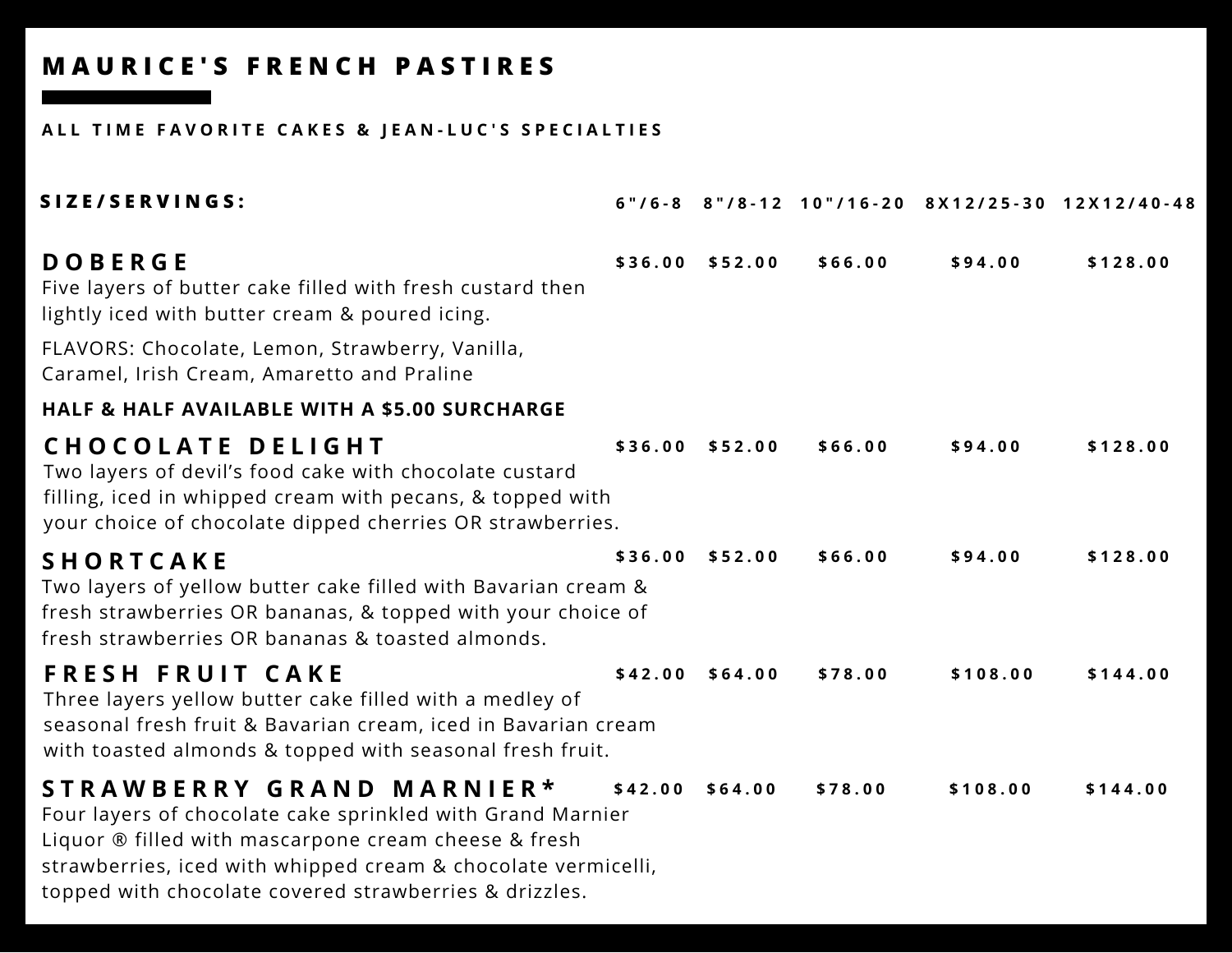#### ALL TIME FAVORITE CAKES & JEAN-LUC'S SPECIALTIES

| SIZE/SERVINGS:                                                                                                                                                                                                                                                            |                  |         |          | 6"/6-8 8"/8-12 10"/16-20 8X12/25-30 12X12/40-48 |
|---------------------------------------------------------------------------------------------------------------------------------------------------------------------------------------------------------------------------------------------------------------------------|------------------|---------|----------|-------------------------------------------------|
| CHAMBORD*<br>Four layers of yellow cake sprinkled with Chambord<br>Liquor® filled with raspberry preserves & mascarpone<br>cream cheese, then iced in white chocolate French butter<br>cream & white chocolate vermicelli.                                                | $$42.00$ \$64.00 | \$78.00 | \$108.00 | \$144.00                                        |
| CHANTILLY CAKE*<br>Four layers of delicate white almond cake layers brushed<br>with Grand Marnier Liquor®, filled with mascarpone<br>cream cheese & seasonal berries, iced with brandied<br>whipped cream & toasted almonds (OPTIONAL) & topped<br>with seasonal berries. | $$42.00$ \$64.00 | \$78.00 | \$108.00 | \$144.00                                        |
| DARK CHOCOLATE TRUFFLE<br>Four layers of chocolate cake filled with chocolate<br>ganache & strawberry OR raspberry preserves then iced<br>with dark chocolate truffle, chocolate covered<br>strawberries & chocolate shavings.                                            | $$42.00$ \$64.00 | \$78.00 | \$108.00 | \$144.00                                        |
| <b>CHOCOLATE DECADENCE</b><br>Our single layer, flourless chocolate cake is made with<br>almond meal, dark chocolate & Grand Marnier Liquor®<br><b>GLUTEN FREE</b>                                                                                                        | $$42.00$ \$64.00 | \$78.00 |          |                                                 |

\*ALL ALCOHOL (LIQUOR®) IN OUR CAKES IS OPTIONAL \*\* SUGAR FREE AND GLUTEN FREE ITEMS AVAILABLE UPON REQUEST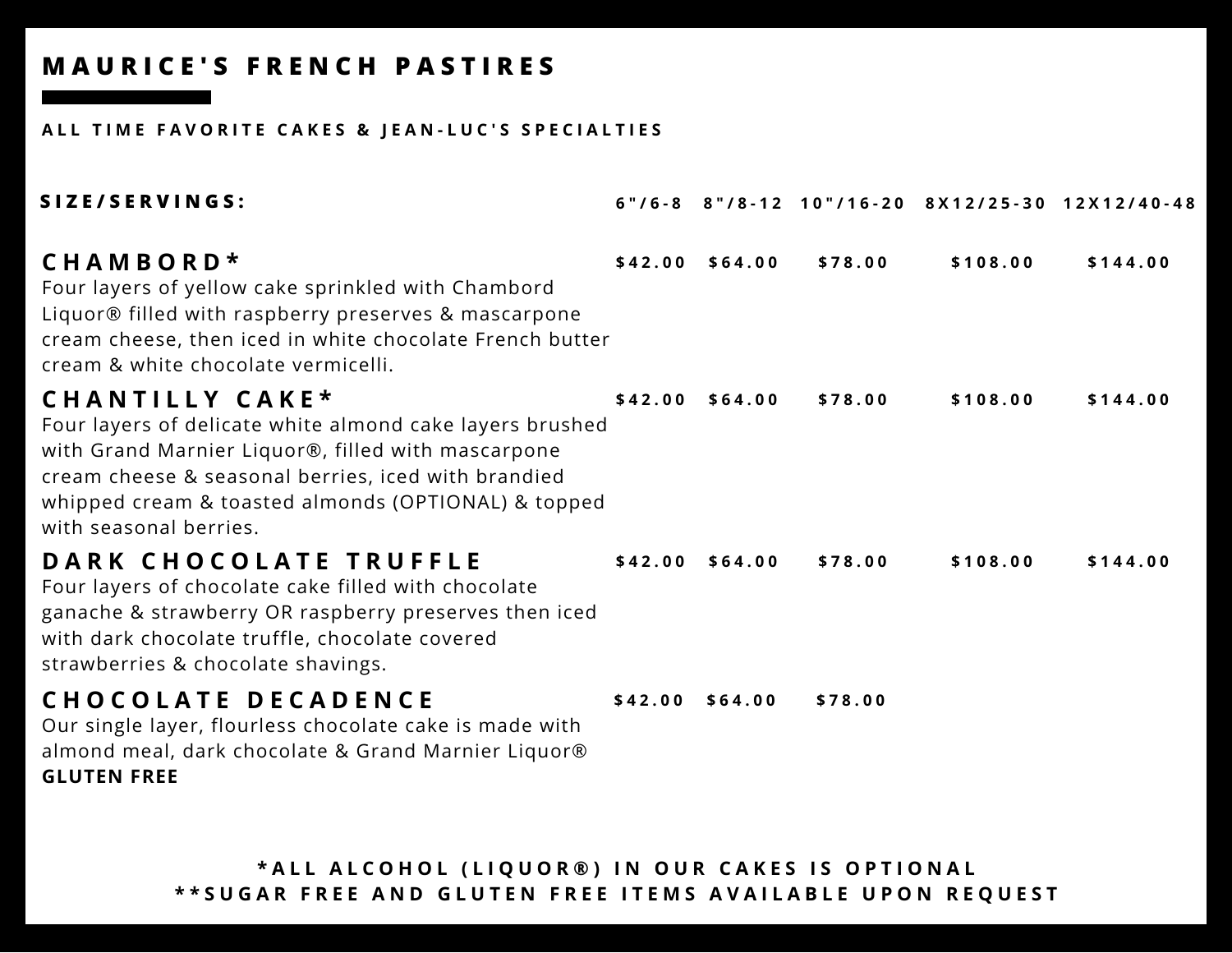#### **F R E N C H S P E C I A L T Y D E S S E R T S**

| SIZE/SERVINGS:                                                                                                                                                     |  |                                                                             |                                                                                           | 6"/6-8 8"/8-12 10"/16-20 8X12/25-30 12X12/40-48 |
|--------------------------------------------------------------------------------------------------------------------------------------------------------------------|--|-----------------------------------------------------------------------------|-------------------------------------------------------------------------------------------|-------------------------------------------------|
| CITRON<br>Yellow sponge cake with lemon marmalade, lemon<br>custard, iced with French lemon butter cream.                                                          |  | $\frac{1}{2}$ , 00 $\frac{1}{2}$ , 00 $\frac{1}{2}$ , 00                    | $$^{\circ}$$ $\sim$ 0.0                                                                   | $$_{-}$ .00                                     |
| HAZELNUT<br>Yellow sponge cake lightly brushed with Frangelico®<br>liquor, filled with chocolate ganache & French hazelnut<br>butter cream.                        |  | $\frac{1}{2}$ , 00 $\frac{1}{2}$ , 00 $\frac{1}{2}$ , 00                    | $\frac{1}{2}$ .00                                                                         | $$_{--}.00$                                     |
| MOCHA<br>Yellow sponge cake with apricot preserves, filled & iced<br>with French butter cream, & mocha beans.                                                      |  | $\frac{1}{2}$ , 00 $\frac{1}{2}$ , 00 $\frac{1}{2}$ , 00 $\frac{1}{2}$ , 00 |                                                                                           | $$_{--}.00$                                     |
| <b>GRAND MARNIER</b><br>Vanilla sponge cake brushed with Grand Marnier<br>Liquor®, filled with orange marmalade, & iced with<br>Grand Marnier French butter cream. |  | $\frac{1}{2}$ .00 \$ .00 \$ .00                                             | $\frac{1}{2}$ .00                                                                         | $$-.00$                                         |
| <b>FRENCH CHOCOLATE</b><br>Chocolate sponge cake brushed with dark rum, filled with<br>strawberry preserves, & iced with French chocolate<br>butter cream.         |  |                                                                             | $\frac{1}{2}$ , 00 $\frac{1}{2}$ , 00 $\frac{1}{2}$ , 00 $\frac{1}{2}$ , 00 $\frac{1}{2}$ | $$-.00$                                         |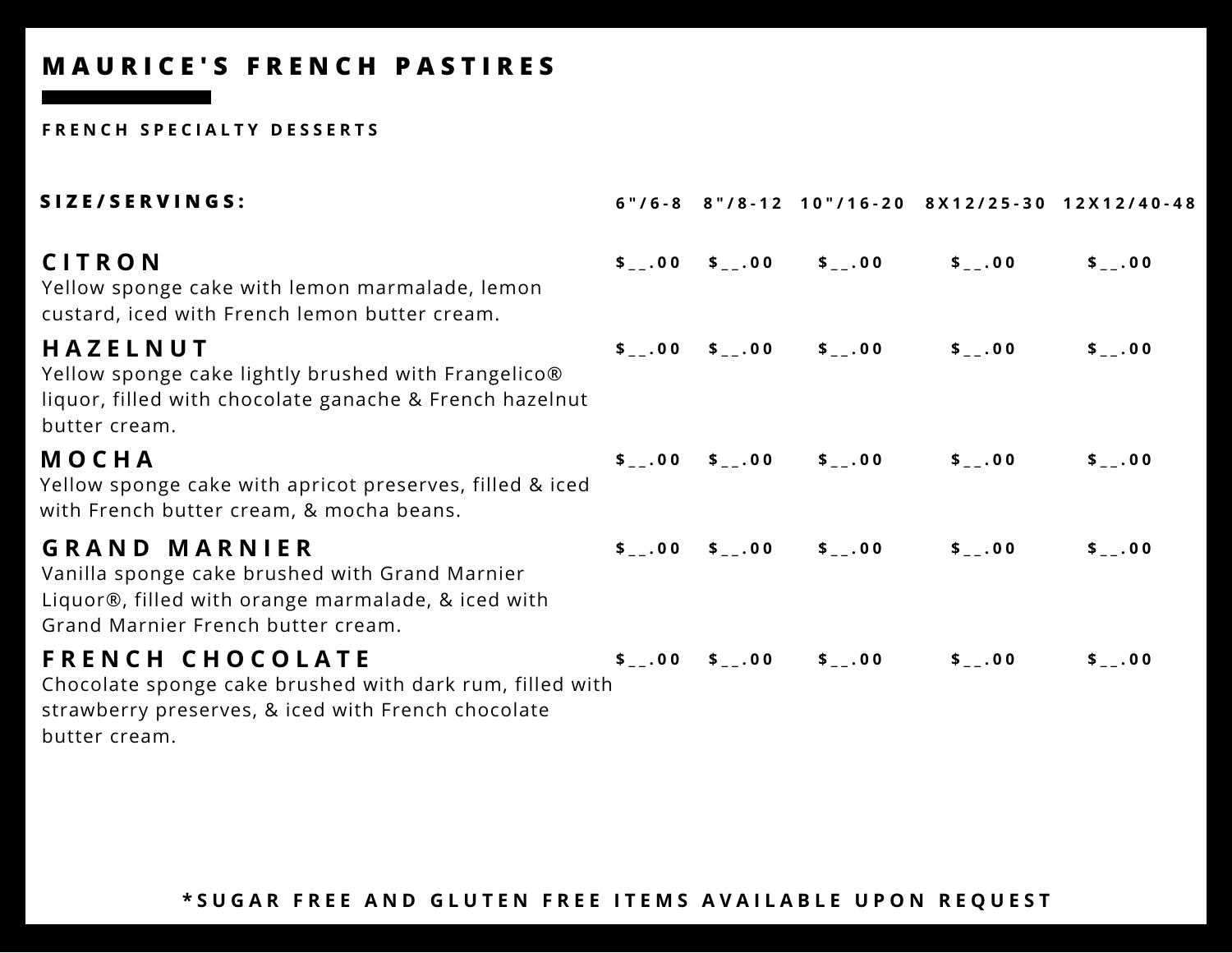FRENCH SPECIALTY DESSERTS SIZE/SERVINGS:

| ST. HONORÉ<br>Crown shaped caramelized filled creampuff cake with your choice of<br>cream: Vanilla, chocolate, Grand Marnier Liquor & amaretto liquor.                                                                                                                                        | $$-.00$     | 18 PUFFS 24 PUFFS<br>$$-.00$               | 38 PUFFS<br>$$-.00$             | 60 PUFFS<br>$$-.00$ |
|-----------------------------------------------------------------------------------------------------------------------------------------------------------------------------------------------------------------------------------------------------------------------------------------------|-------------|--------------------------------------------|---------------------------------|---------------------|
| <b>Additional \$5.00 for combination flavors.</b>                                                                                                                                                                                                                                             |             |                                            |                                 |                     |
| <b>LE CROQUEMBOUCHE</b><br>This traditional wedding cake of France is shaped into a cone using<br>caramel glazed cream puffs filled with your choice of cream: Vanilla, $\frac{1}{2}$ .00<br>chocolate, Grand Marnier Liquor & amaretto liquor.<br>Additional \$5.00 for combination flavors. |             | 36 PUFFS 45 PUFFS<br>$$-.00$               | 60 PUFFS<br>$$-.00$             | 90 PUFFS<br>$$-.00$ |
| <b>NAPOLEON CAKE</b><br>Delicate buttery puff pastry sheets (3) filled with your choice:<br>Almond, strawberry or chocolate custard, glassed with vanilla icing.                                                                                                                              |             | $-18 - 12$<br>$$_{-}$ .00                  | $-12 - 16$<br>$$_{-}$ .00       |                     |
| <b>PARIS BREST</b><br>Crispy toasted almond pastry shell filled with hazelnut & Chantilly cream.                                                                                                                                                                                              |             | $10" / 8 - 10$<br>$$_{-}$ .00              | $12" / 10 - 12$                 |                     |
|                                                                                                                                                                                                                                                                                               |             |                                            | $$-.00$                         |                     |
| FRESH FRUIT TART<br>Delicate selection of seasonal fresh fruit handsomely arranged on a Bavarian<br>Pastry Cream over your choice of sugar pastry or puff pastry crust.                                                                                                                       |             | $8" / 6 - 10$                              | $10" / 10 - 16$ $12" / 16 - 22$ |                     |
| Pear & almond, French apple, apricot & raspberry linzer.                                                                                                                                                                                                                                      |             | $$-.00$                                    | $$-.00$                         | \$.00               |
| <b>CREAMY CHEESECAKES</b><br>Cream:<br>Fruit:<br>$8" / 6 - 10$<br>Praline:<br>Truffle:<br>$$_{-}$ .00                                                                                                                                                                                         | $$_{-}$ .00 | $10" / 10 - 16$ $12" / 16 - 20$<br>$$-.00$ |                                 |                     |
| Sugar Free Cream:                                                                                                                                                                                                                                                                             |             |                                            |                                 |                     |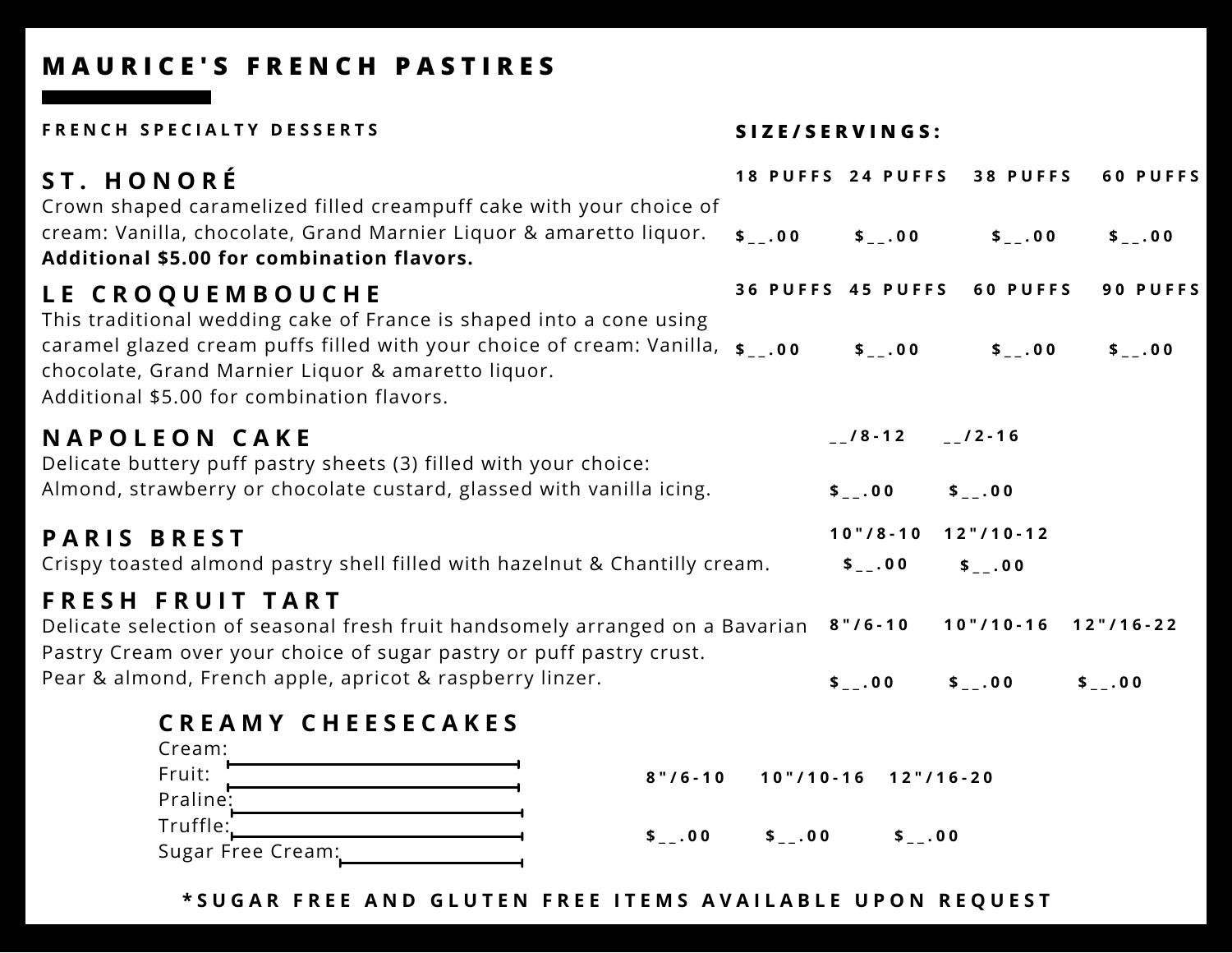**C L A S S I C C A K E S**

| SIZE/SERVINGS:                                                                                                                                                                 |  |                                                                                           | 6"/6-8 8"/8-12 10"/16-20 8X12/25-30 12X12/40-48 |
|--------------------------------------------------------------------------------------------------------------------------------------------------------------------------------|--|-------------------------------------------------------------------------------------------|-------------------------------------------------|
| <b>CARROT</b><br>Freshly grated carrots along with Philadelphia cream<br>cheese & fresh pecans.<br><b>Available without nuts</b>                                               |  | $\frac{1}{2}$ , 00 $\frac{1}{2}$ , 00 $\frac{1}{2}$ , 00 $\frac{1}{2}$ , 00               | $$_{-}$ .00                                     |
| <b>RED VELVET</b><br>Cherry chocolate flavored cake with vanilla custard filling<br>then iced with crushed cherry butter cream.<br>Available with cream cheese filling & icing |  | $\frac{1}{2}$ , 00 $\frac{1}{2}$ , 00 $\frac{1}{2}$ , 00 $\frac{1}{2}$ , 00 $\frac{1}{2}$ | \$.00                                           |
| <b>GERMAN CHOCOLATE</b><br>Classic milk chocolate cake with pecan & coconut.                                                                                                   |  | $\frac{1}{2}$ , 00 $\frac{1}{2}$ , 00 $\frac{1}{2}$ , 00 $\frac{1}{2}$ , 00 $\frac{1}{2}$ | $$-.00$                                         |
| <b>BLACK OUT</b><br>Devil's food cake filled & iced with milk chocolate mousse<br>& covered with chocolate shavings.                                                           |  | $\frac{1}{2}$ , 00 $\frac{1}{2}$ , 00 $\frac{1}{2}$ , 00 $\frac{1}{2}$ , 00               | $$_{-}$ .00                                     |
| <b>ITALIAN CREAM</b><br>Delicate cake with chopped pecans, grated coconut, filled<br>& iced with cream cheese & chopped pecans.                                                |  | $\frac{1}{2}$ , 00 $\frac{1}{2}$ , 00 $\frac{1}{2}$ , 00 $\frac{1}{2}$ , 00 $\frac{1}{2}$ | $$-.00$                                         |

#### \*ALL CAKES REQUIRING FONDANT MUST BE ORDERED AT LEAST 48 HOURS ADVANCE \*\*SUGAR FREE AND GLUTEN FREE ITEMS AVAILABLE UPON REQUEST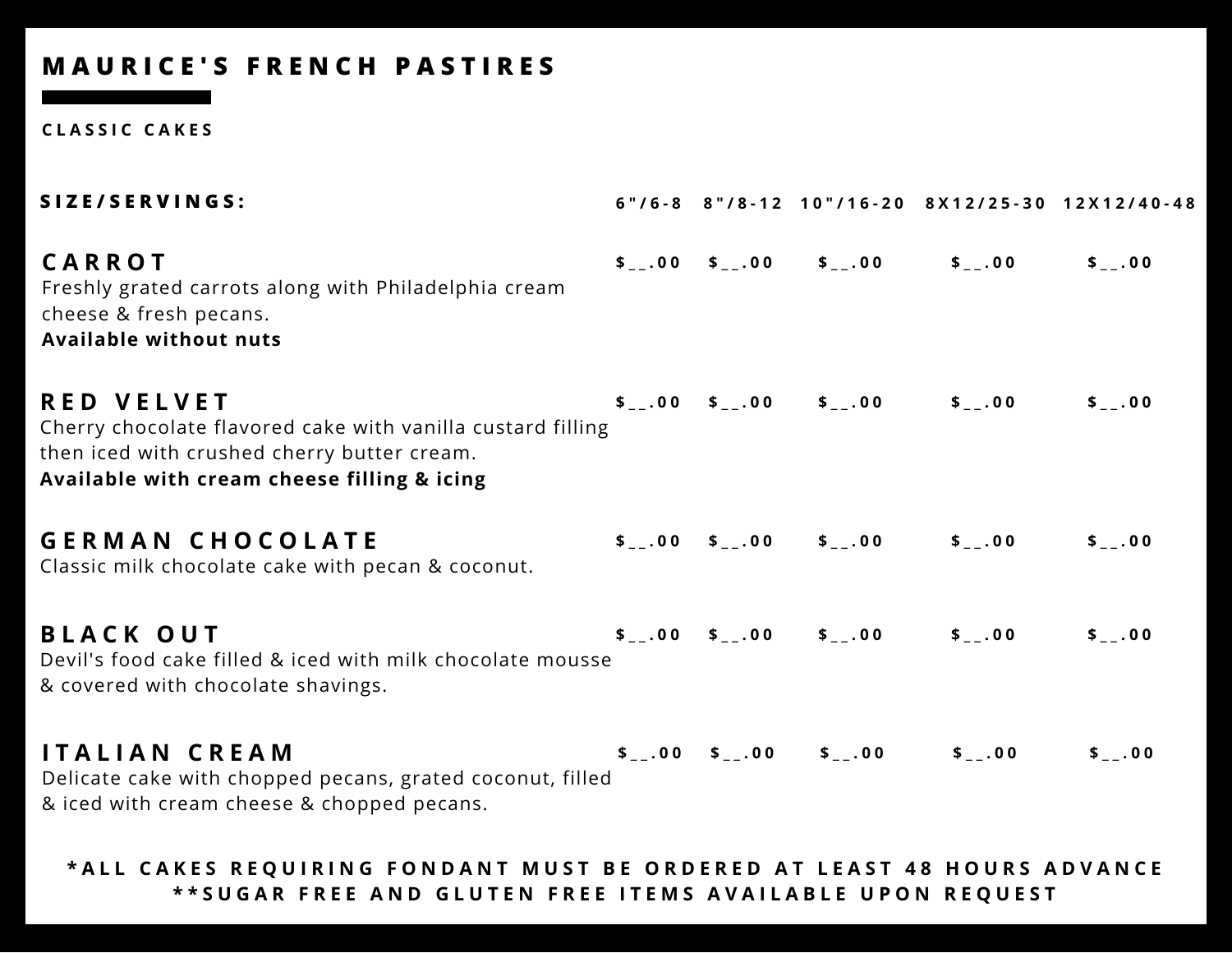**C L A S S I C C A K E S**

| SIZE/SERVINGS:                                                                                                                                                                                                                       |  |                                                          |                                                                                           | 6"/6-8 8"/8-12 10"/16-20 8X12/25-30 12X12/40-48 |
|--------------------------------------------------------------------------------------------------------------------------------------------------------------------------------------------------------------------------------------|--|----------------------------------------------------------|-------------------------------------------------------------------------------------------|-------------------------------------------------|
| COCONUT BUTTER CAKE<br>White, yellow, or devil's food cake filled & iced with your<br>choice of pineapple, raspberry, or butter cream all loaded<br>with grated coconut butter cream topping & frosting.                             |  |                                                          | $\frac{1}{2}$ , 00 $\frac{1}{2}$ , 00 $\frac{1}{2}$ , 00 $\frac{1}{2}$ , 00 $\frac{1}{2}$ | $$_{-}$ .00                                     |
| <b>TIRAMISU</b><br>Layers of yellow sponge cake soaked with dark Jamaican<br>rum & espresso coffee flavoring, filled with mascarpone<br>cream cheese, iced in Italian butter cream with a sprinkle<br>of cocoa powder & mocha beans. |  |                                                          | $\frac{1}{2}$ , 00 $\frac{1}{2}$ , 00 $\frac{1}{2}$ , 00 $\frac{1}{2}$ , 00 $\frac{1}{2}$ | $$_{-}$ .00                                     |
| <b>BLACK FOREST</b><br>Layers of devil's food cake filled with whipped cream &<br>brandied cherries, iced in whipped cream with chocolate<br>shavings and brandied cherries.                                                         |  |                                                          | $\frac{1}{2}$ , 00 $\frac{1}{2}$ , 00 $\frac{1}{2}$ , 00 $\frac{1}{2}$ , 00               | $$_{--}.00$                                     |
| <b>BAVARIAN CREAM CAKE</b><br>Yellow sponge cake soaked in brandy with Bavarian cream<br>filling, brandied French butter cream & chopped pecans                                                                                      |  | $\frac{1}{2}$ , 00 $\frac{1}{2}$ , 00 $\frac{1}{2}$ , 00 | $S_{-}$ .00                                                                               | $$-.00$                                         |

#### \*ALL CAKES REQUIRING FONDANT MUST BE ORDERED AT LEAST 48 HOURS ADVANCE \*\*SUGAR FREE AND GLUTEN FREE ITEMS AVAILABLE UPON REQUEST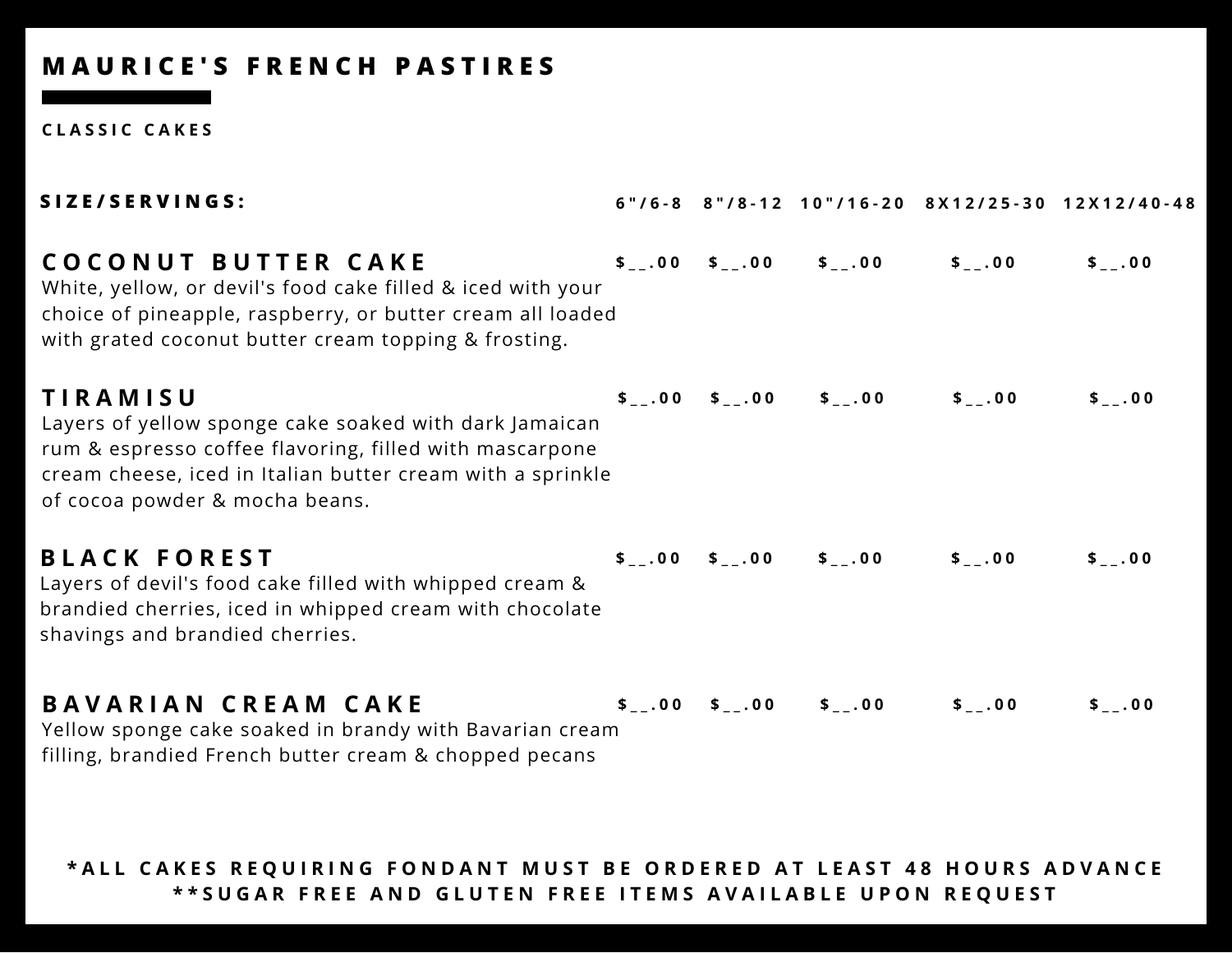#### **L A Y E R C A K E S**

| CAKE:                             | SIZE/SERVING:  |
|-----------------------------------|----------------|
| <b>Yellow Butter</b>              | $6'/up$ to 4   |
| White Almond                      | $8''/8-12$     |
| Devil's Food                      | $10''/15 - 20$ |
|                                   | 12"/30-36      |
| <b>SPECIAL FILLINGS:</b>          | 14"40-48       |
| Strawberry                        | $16''/50-60$   |
| Raspberry                         | $6x6/8-12$     |
| Pineapple                         | 8x8/15-20      |
| Fudge                             | 10x10/30-36    |
| Fresh Fruit                       | 12x12/40-48    |
| Custard                           | 14x14/50-60    |
| Fresh Creams                      | 16x16/60-75    |
| French Butter Cream               | 8x12/24-30     |
| Ganache Truffle (\$1.50 extra per | 12x16/50-60    |
| serving)                          | 16x22/75-100   |

\*SUGAR FREE AND GLUTEN FREE ITEMS AVAILABLE UPON REQUEST WE DO NOT DO ARTWORK WHICH IS REGISTERED, TRADEMARKED & COPYRIGHTED FEES VARY FOR SPECIAL ARTWORK - 20% DEPOSIT TO HOLD ALL SPECIALTY ORDERS DRAWINGS, CUT-OUTS & SPECIAL SETUPS ARE AN ADDITIONAL COST. PLEASE INQUIRE WHEN PLACING AN ORDER **EDIBLE IMAGE AVAILABLE \$15.00**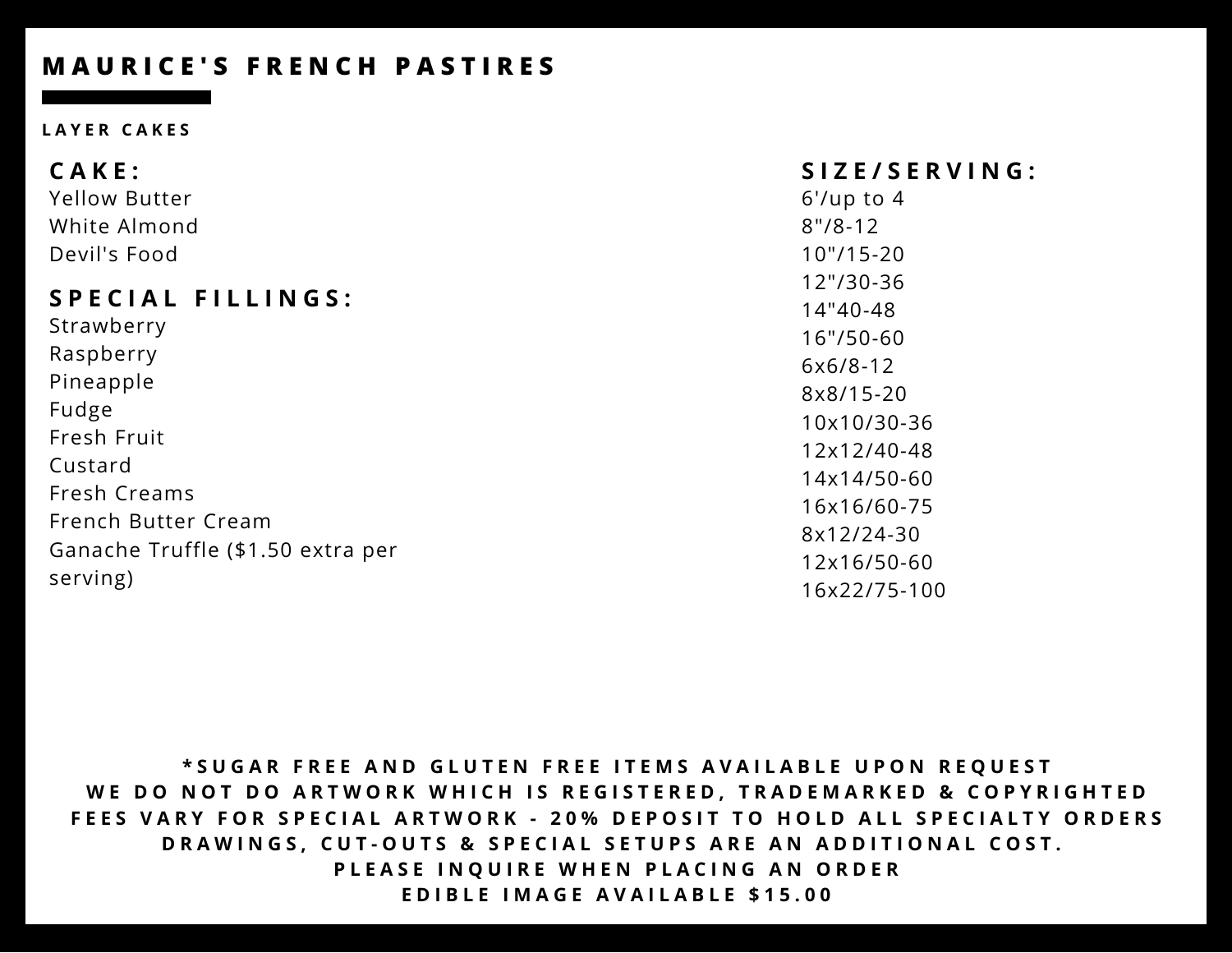**P I E S ( A L L 1 0 " )**

### **F R U I T :**

Apple Blueberry Cherry, Mixed Berries, Pineapple

### **M E R I N G U E :**

Chocolate Coconut Lemon Lime

## **C R E A M :**

Chocolate Coconut Lemon Lime Strawberry Banana French Silk Black Bottom Pumpkin/Sweet Potato with Cream **C U S T A R D :** Plain or with spices

**O T H E R S :** Pecan/Mince Meat Chocolate/bourbon pecan

#### \*SUGAR FREE AND GLUTEN FREE ITEMS **A V A I L A B L E U P O N R E Q U E S T**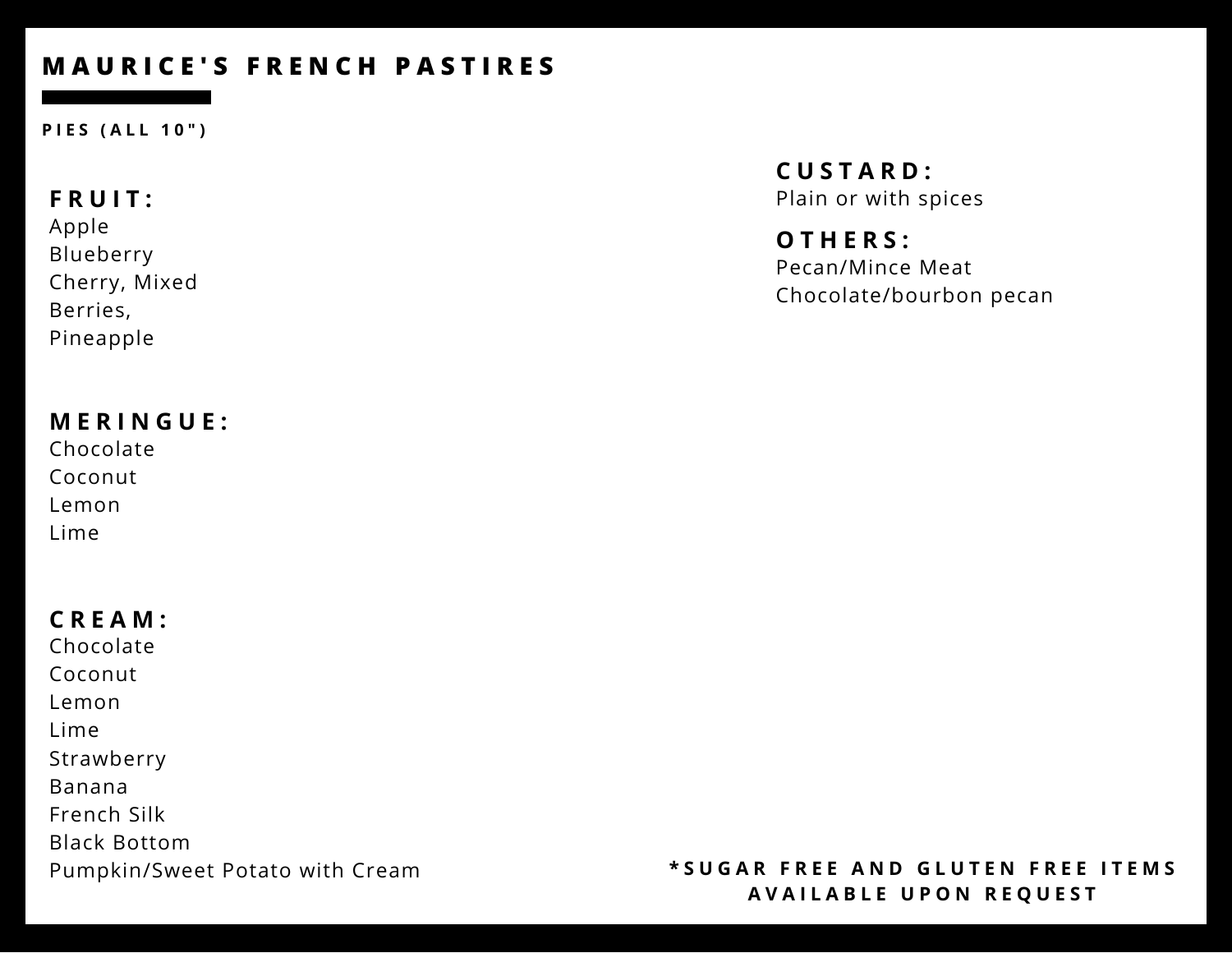#### **K U G E L H O P F S**

| <b>ALMOND</b>                                                   | SIZE/SERVINGS:             |
|-----------------------------------------------------------------|----------------------------|
| Fresh sliced almonds & pure almond emulsion.                    | INDIVIDUAL:<br>\$2.75      |
| <b>BLUEBERRY</b><br>Fresh blueberries & pure blueberry extract. | <b>REGULAR:</b><br>\$12.50 |
| <b>BANANA FOSTER</b>                                            | LARGE:<br>\$24.50          |

Sautéed bananas in butter, dark rum, brown sugar & vanilla.

**C H O C O L A T E C H I P** Dark chocolate chip & pure dark vanilla extract.

**C H E R R Y J U B I L E E** Dark pitted cherries in brandy & brown sugar.

**M I X E D B E R R Y** Blueberries, blackberries, cranberries & raspberries.

### **W H I T E C H O C O L A T E R A S P B E R R Y**

White chocolate chunks tossed with fresh raspberries.

### **P I N A C O L A D A**

Sautéed pineapple in dark rum & brown sugar with a hint of vanilla & coconut milk.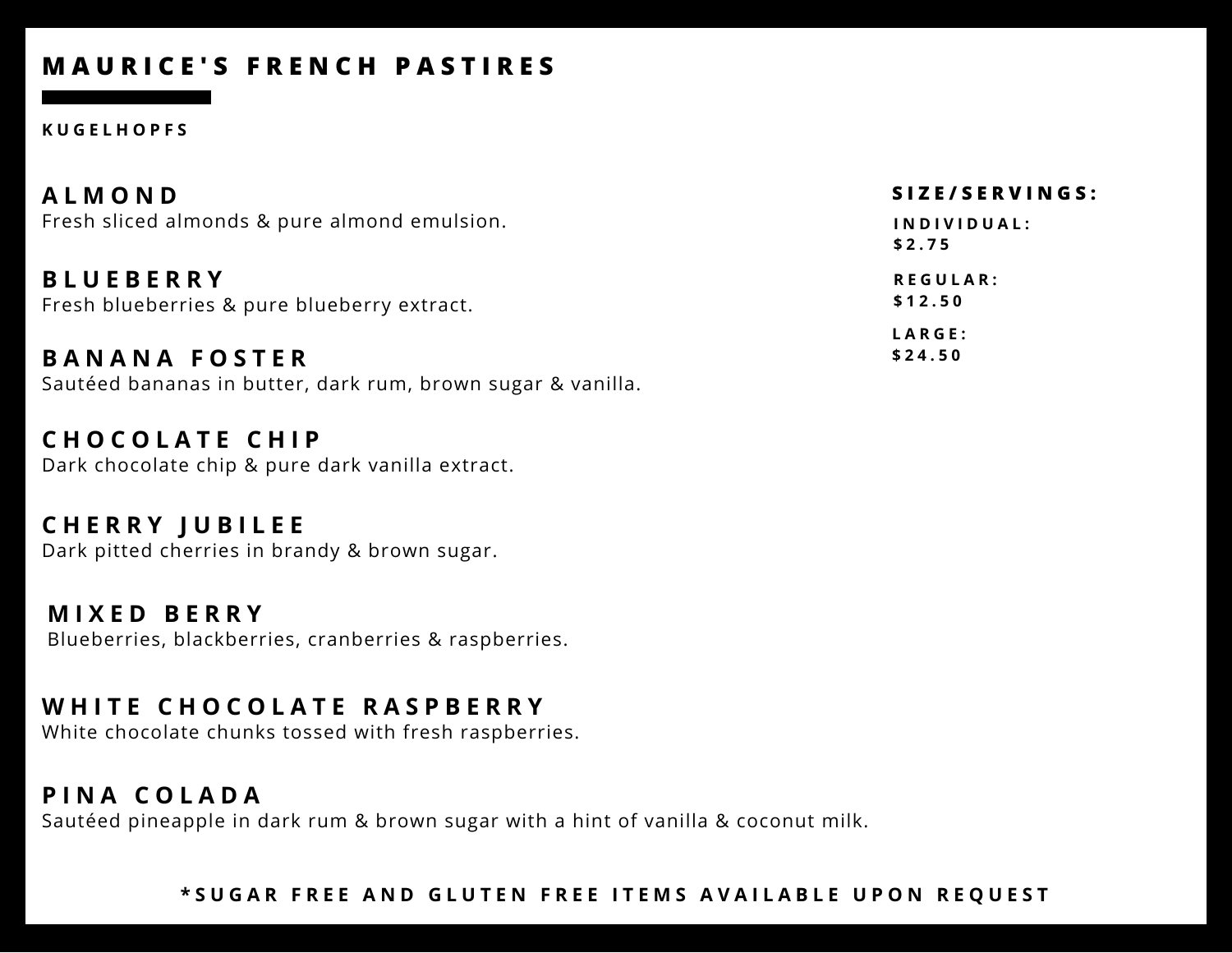#### **K U G E L H O P F S**

| <b>VANILLA</b>                 | SIZE/SERVINGS:  |
|--------------------------------|-----------------|
| Just like it sounds.           | INDIVIDUAL:     |
| <b>LEMON</b>                   | \$2.75          |
| Pure lemon oil.                | <b>REGULAR:</b> |
|                                | \$12.50         |
| ORANGE CRANBERRY               | LARGE:          |
| Pure orange oil & cranberries. | \$24.50         |

**C U R R A N T** With black currants

**P R A L I N E** Hazelnut paste & chopped pecan pralines

**A N I S E** With anise oil & a touch of Pernod

**P U M P K I N** Molasses, ginger, cloves, allspice & pumpkin meat

**W H O D A T** Chocolate kugel with chocolate fudge drizzles & edible gold dust candy fleur de lis

## **H U N D R E D M I L L I O N D O L L A R**

Vanilla Kugel with Grand Marnier liquor, candied orange peel, chocolate chips & hazelnut morsels with chocolate fudge drizzles with edible gold dusted candy fleur de lis.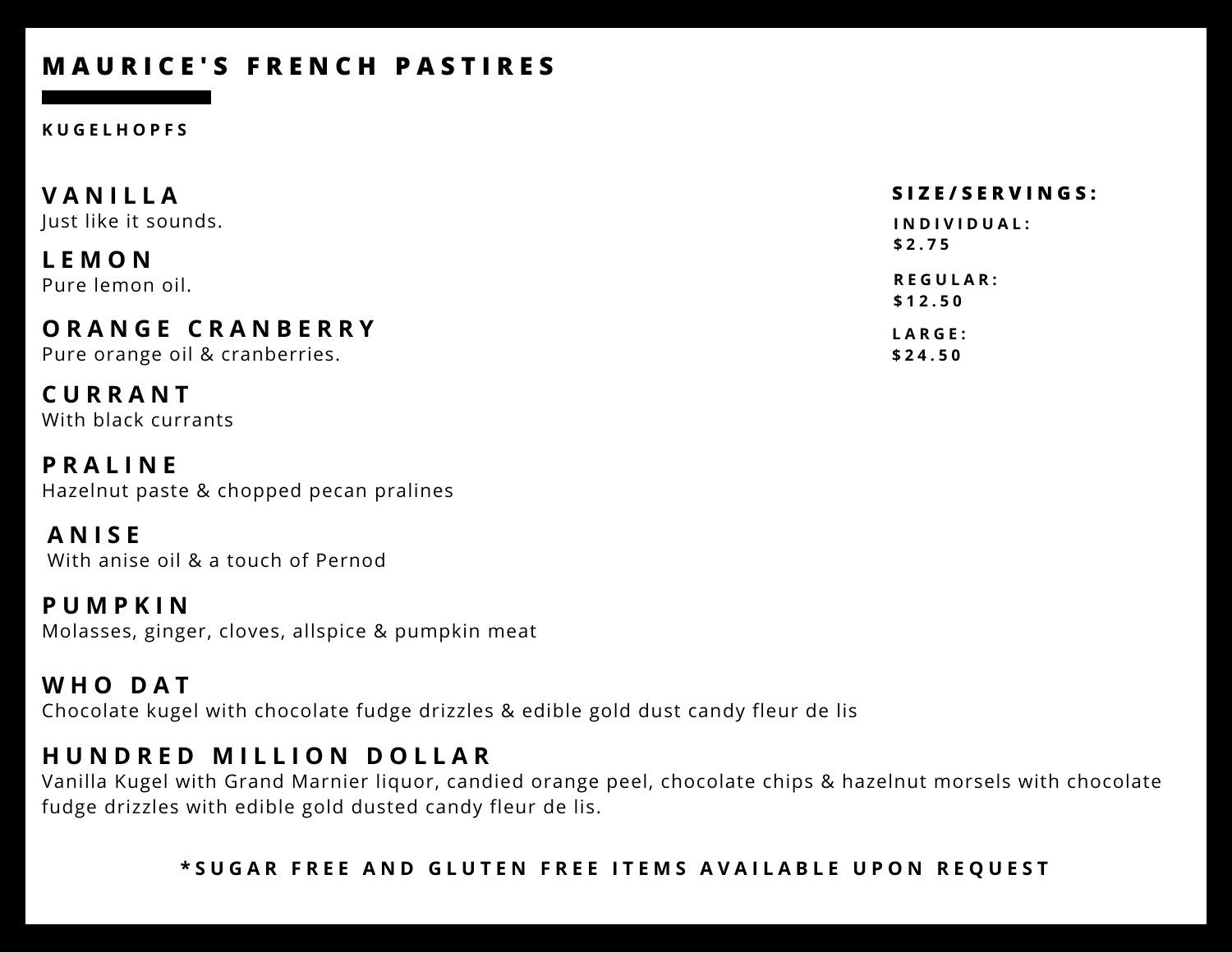#### **O T H E R**

**C O F F E E C A K E S \$ 7 . 2 5**

Cinnamon Apple Cream Cheese Almond Cherry Strawberry Blueberry Mixed Berry

**S T R U D E L S 5 X 1 4 / \$ 1 4 . 5 0** Apple Cherry Blueberry

**PINEAPPLE UPSIDE DOWN 8"/\$14.50 10"/\$19.50** 

**L E M O N C R U N C H <sup>8</sup> " / \$ <sup>8</sup> . <sup>7</sup> <sup>5</sup>**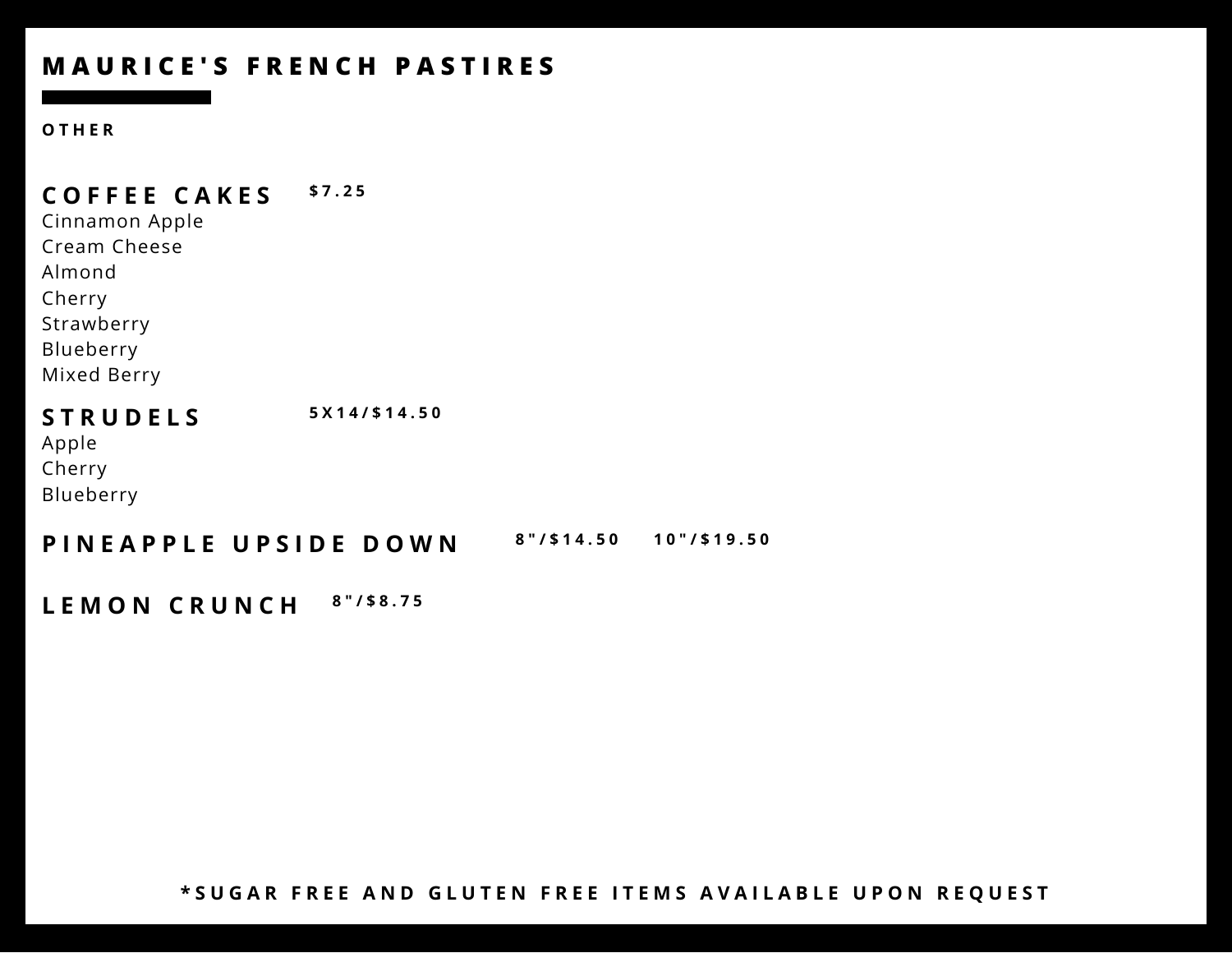**M I N I B R E A K F A S T P A S T R Y**

## **B U T T E R C R O I S S A N T**

Almond, Chocolate or Cream Cheese **F I L L E D C R O I S S A N T**

## **C I N N A M O N R O L L**

**D A N I S H ' S** Cherry, Apple, Blueberry, or Cheese

**M U F F I N S** Oat Bra, Blueberry, Banana, Lemon, Orange Cranberry

## **P I N E A A P L E U P S I D E - D O W N**

**P O C K E T S** Cream Cheese or Apricot

## **P R U S S I A N**

**S C O N E ' S \*** Lemon, Cinnamon, Orange Cranberry, Current

## **S H O E S O L E**

**T U R N O V E R S** Apple, Cherry, Blueberry & guava with Cream Cheese

#### **\*TWO DOZEN MINIMUM ORDERS PER FLAVOR** MINIMUM ORDER OF ONE DOZEN FOR EACH KIND OR FLAVOR 10% OFF REGULAR PRICES FOR 100 PIECES OR MORE (EXCLUDING TRUFFLES) \*\*SUGAR FREE AND GLUTEN FREE ITEMS AVAILABLE UPON REQUEST

**8 " / \$ 8 . 7 5 P R I C E S P E R D O Z E N**